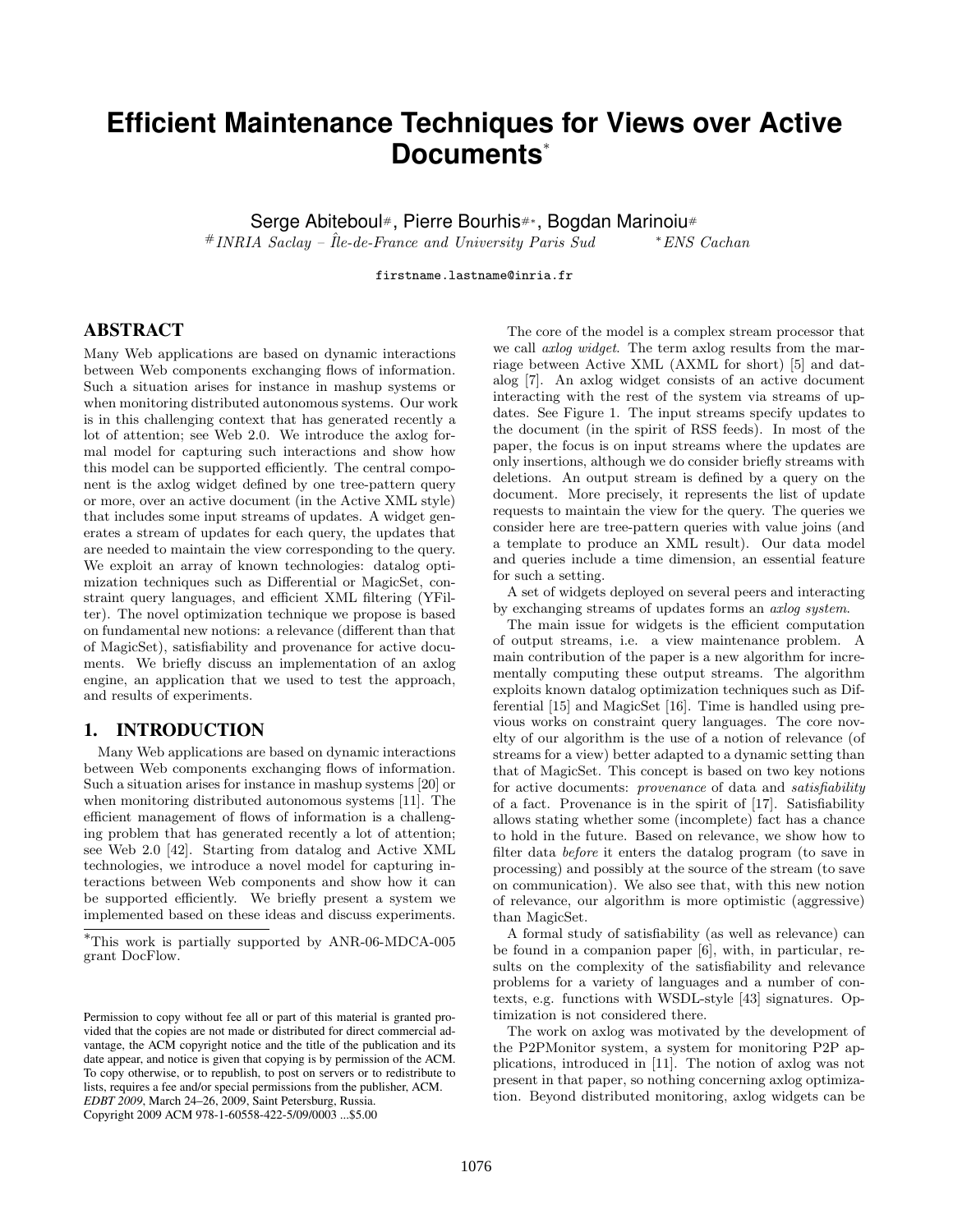

Figure 1: An axlog widget

used to support a number of tasks in a distributed environment such as organizing a choreography of Web services. We will briefly illustrate their use with a particular distributed application, the Dell supply chain [30].

Based on our maintenance optimization algorithm, we have implemented an axlog engine. This was demonstrated in [12] using the Dell supply chain application, together with the P2PMonitor system. We will briefly describe the implementation. To illustrate the gains achieved by our algorithm, we will present performance measures.

The paper is organized as follows. In Section 2, we formalize the notions of active document, query, update stream and axlog widget and briefly illustrate how axlog widgets can be used. In Section 3, we present our optimized algorithm for the maintenance of axlog widgets in the presence of insert-only streams. Deletions are considered in the next section. In Section 5, we discuss the implementation and some performance evaluation. Finally, we overview related works and conclude.

## 2. THE AXLOG MODEL

The main component in our approach is the *axlog widget*. We formalize this notion in this section as well as the streams they use as input/output. We next consider the frontiers of the system, i.e., how standard applications may produce or use streams and how a stream can be "published". Finally, we illustrate the use of widgets.

# 2.1 Axlog Widget

An axlog widget is mainly a complex stream processor, that is defined by one (Active)XML document and one or several queries. The widget receives update streams, by subscribing to Web services providing them, and generates output streams also as Web services. The content of each output stream is specified by a temporal query over the document. For instance, the axlog widget illustrated in Figure 1 has two update sources and generates one output stream that corresponds to the query Q. When the document evolves, the view defined by the query changes. The output stream consists of the sequence of updates to maintain the view. We next define formally the data model and the query language.

We assume the existence of some infinite alphabets:  $\mathcal I$ of node identifiers,  $\mathcal L$  of labels,  $\mathcal F$  of function calls and  $\mathcal V$ of variables. To simplify the presentation, we do not distinguish here between data, attributes and labels, i.e., our labels are meant to capture these three notions. (Our actual implementation does.) We use the symbols  $n, m, p$  for node identifiers,  $a, b, c, \ldots$  for labels,  $?f, ?g, ?h, \ldots$  for function calls,

 $p_8 - p_{15} \le -50\,000$ 



Figure 3: A tree-pattern query

and \$1, \$2... for variables.

A function call ?f may be seen as a call to a Web service that brings a stream of messages, so as a call to a continuous service.

We consider active documents in the style of AXML [5, 14], ignoring here the ordering of siblings in the trees. To denote time, we use Q, the set of rational numbers, a dense ordered domain. In general, such domains may also be used to capture other data such as space. To simplify the presentation, the only such domain we consider is time, that is essential for the kind of surveillance applications we are considering. The time we consider here is the time a particular node was introduced in the document since the creation of the document. Clearly, other notions of time may be considered. Formally, we have:

DEFINITION 1 (Active Document). An active document is a triple  $(t, \lambda, \tau)$  where (1) t is a finite binary relation that is a finite tree with nodes(t)  $\subset \mathcal{I}$  ; (2)  $\lambda$  is a labeling function over nodes(t) with values in  $\mathcal{L} \cup \mathcal{F}$ ; (3) the root and each node that has a child are labeled by values in L (so only leaves may be labeled by values in  $\mathcal{F}$ ); and (4) the time-function  $\tau$  is a function from nodes(I) to Q. A (data) forest is a finite set of active documents, and of single-node trees labeled with symbols from F. We also impose that in a document, the time of a node is larger or equal to that of its parent.

We assume that a function call  $?f$  does not occur twice in an active document. (We call  $n_{2f}$  the node corresponding to a particular  $?f.$ )

An example of active document is given in Figure 2. Note that the root has time 0 by definition. In the representation, when a time value is not represented, we assume that the node inherits its time from its parent. So, in this document, the input streams have not brought any data yet.

To simplify the presentation, we consider here in a standard manner tree-pattern queries with joins. (One could consider more general queries, e.g., in XQuery. ) An example of query is given in Figure 3. A pattern node is denoted  $p_i : l_i$ , where  $p_i \in \mathcal{I}$  and  $l_i \in \mathcal{L} \cup \mathcal{V}$ . The single lines indicate a parent-child relationship, and the double lines an ancestor-descendant relationship. The dollar-variables and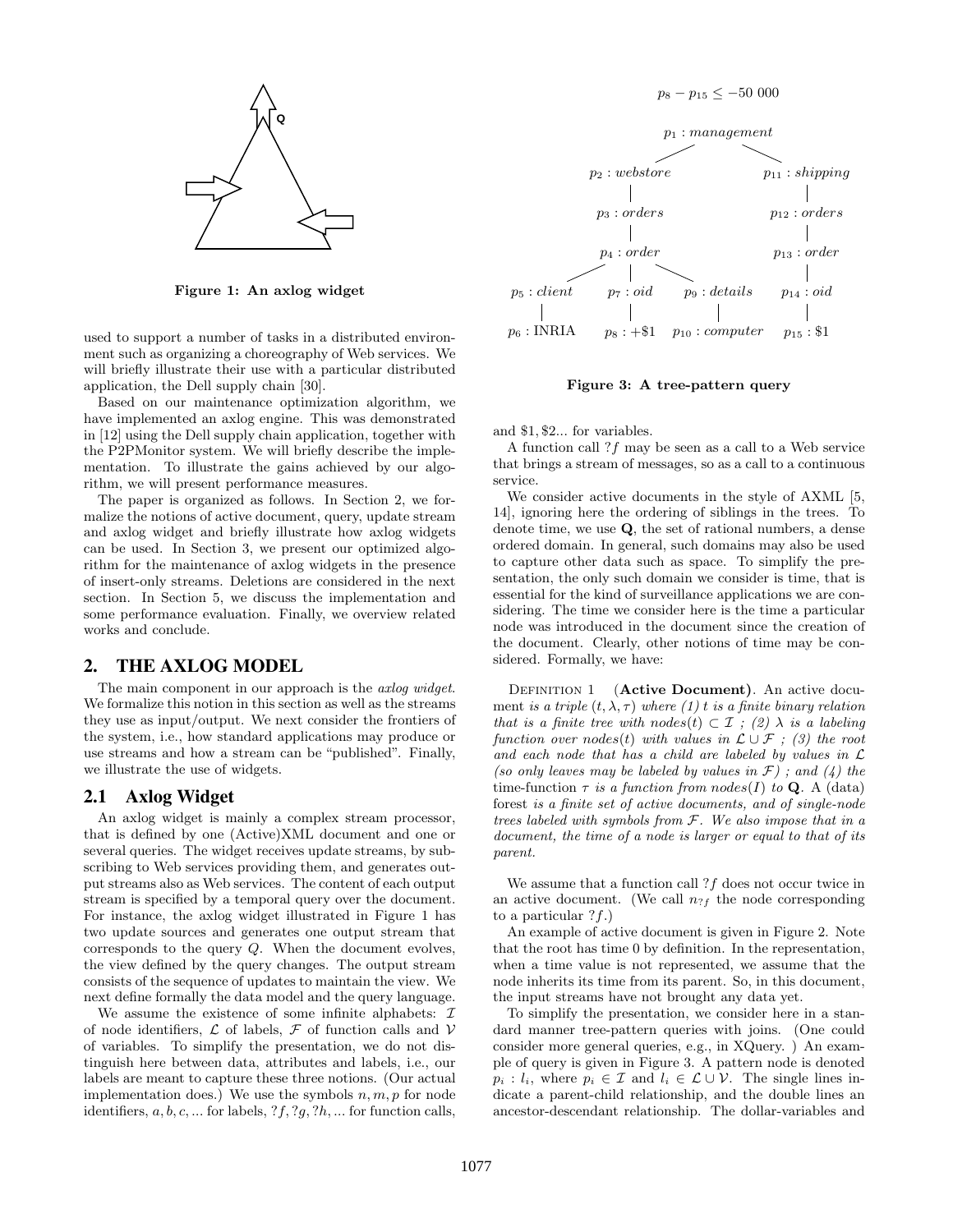

Figure 2: An active document

∗ (the wildcard) may match any label. A label is requested to be in the result if marked by a "+". The time constraints<sup>1</sup> are of the form  $\alpha_1 p_1 + \alpha_2 p_2 \leq \alpha$  where each  $p_i$  is a query node and the  $\alpha$ 's are in Q. See, e.g., the constraint at the top of Figure 3.

DEFINITION 2 (Tree-Pattern Time Query). A query q is an expression  $(E_1, E_1, \lambda, \mathcal{C}, \pi)$  where:

- $E_i, E_{i,i}$  are finite, disjoint subsets of  $\mathcal{I} \times \mathcal{I}$ ;
- $(E/\cup E_{//})$  is a tree;
- The labeling function  $\lambda$  maps nodes(q) to  $\mathcal{L} \cup \mathcal{V}$ ;
- The time constraints  $\mathcal C$  is a set of inequality constraints over  $nodes(q)$ ;
- The projection  $\pi$  is a subset of nodes(q);

where nodes(q) is the set of nodes in  $E/\cup E/$ .

The semantics of queries is defined as follows.

DEFINITION 3. Let  $q = (E_1, E_1_1, \lambda, C, \pi)$  be a query and  $I = (t', \lambda', \tau)$  a document. A valuation  $\nu$  from q to  $(t', \lambda', \tau)$ is a mapping from  $nodes(q)$  to  $nodes(t')$  that is:

- Root-preserving:  $\nu(root(q)) = root(t').$
- Parent/descendant preserving: For each  $(p, p') \in E_1$ ,  $\nu(p)$  is a parent of  $\nu(p')$  in t'; and for each  $(p, p') \in$  $E_{//}, \nu(p)$  is an ancestor of  $\nu(p')$  in t'.
- Label-preserving: For each  $p \in nodes(q)$ , if  $\lambda(p) \in \mathcal{L}$ then  $\lambda'(\nu(p)) = \lambda(p)$ , otherwise  $\lambda'(\nu(p)) \in \mathcal{L}$ .
- Join-obeying: If  $\lambda(p) = \lambda(p') \in \mathcal{V}$ , then  $\lambda'(\nu(p)) =$  $\lambda'(\nu(p'))$ .
- Time constraint-obeying : For each  $\alpha_1 p_1 + \alpha_2 p_2 \leq \alpha$ in C,  $\alpha_1 \tau(\nu(p_1)) + \alpha_2 \tau(\nu(p_2)) \leq \alpha$  holds.

The result  $q(I)$  is the relation  $\{\lambda'(\nu(\pi)) \mid \nu \text{ a valuation}\}.$ 

If  $\pi$  is empty, the query is said to be a *Boolean* query. Its result is then either the empty set (false) or the set containing the empty tuple (true). Observe that by this definition, query results are tuples. We can obtain XML documents by restructuring this result using some template. (Details omitted.)

## 2.2 Update Streams

The functions in the documents receive streams of update requests. So, by extension, we speak of a stream ?f for the stream of update requests received by the function call ?f. The elementary updates in a stream ?f are  $ins(?f, t)$ and  $del(?f, q)$  where t is an XML tree<sup>2</sup> and q is a Boolean tree-pattern query that returns the nodes to be deleted. (In practice, a delete query often uses identifiers to specify the trees to be deleted.) As result of the arrival of updates, an active document evolves in time. The result of applying  $ins(?f, t)$  to a document I, denoted  $ins(?f, t)(I)$ , is the document obtained from  $I$  by adding a fresh copy of  $t$  as a sibling of the node labeled  $?f$ . The result of applying  $del(?f, q)$  to a document I, denoted  $del(?f, q)(I)$ , is the document obtained by deleting the siblings of node  $?f$  satisfying q as well as their descendants. Observe that both operations are in some sense local.

When applying an update  $ins(?f, t)$  to a document I, we impose that  $(i)$  the time of each node in  $t$  is larger than the time of each node in  $I$ ; and (ii) the times of all nodes in  $t$  are identical. Condition (i) is compulsory to be able to reason about time. Condition (ii) may be relaxed but is used here to simplify.

## 2.3 The Axlog Environment

We will describe an implementation of axlog widgets. In our implementation, the streams are implemented as channels. Channels are supported by a Pub/Sub mechanism based on Web Services. More precisely, a channel is exposed as a Web service to which axlog widgets may subscribe. (A list of subscribers is maintained for each channel by its owner). When subscribing to a channel, an axlog widget specifies a URI, i.e. the address of a Web Service that is called by the channel provider every time a new update becomes available for that channel.

The various widgets interact using these channels. The system of widgets also interacts with the rest of the world as follows:

• Input alerters: These are software components that observe a particular system and output source streams, in an axlog style. To illustrate, we mention two of the alerters we implemented. We implemented a Web server alerter that monitors the communications of the server. An XML notification is published on the channel each time particular in-call or out-call messages are detected. Also, we implemented an RSS alerter that

<sup>1</sup>One could in general introduce more complex time constraints in a post-processing phase. But the constraints considered here are those supported by our optimization technique and that often suffice in practice.

<sup>&</sup>lt;sup>2</sup>In general, an insertion may bring an active document. To simplify, unless otherwise stated, we assume here that inserts only bring static trees.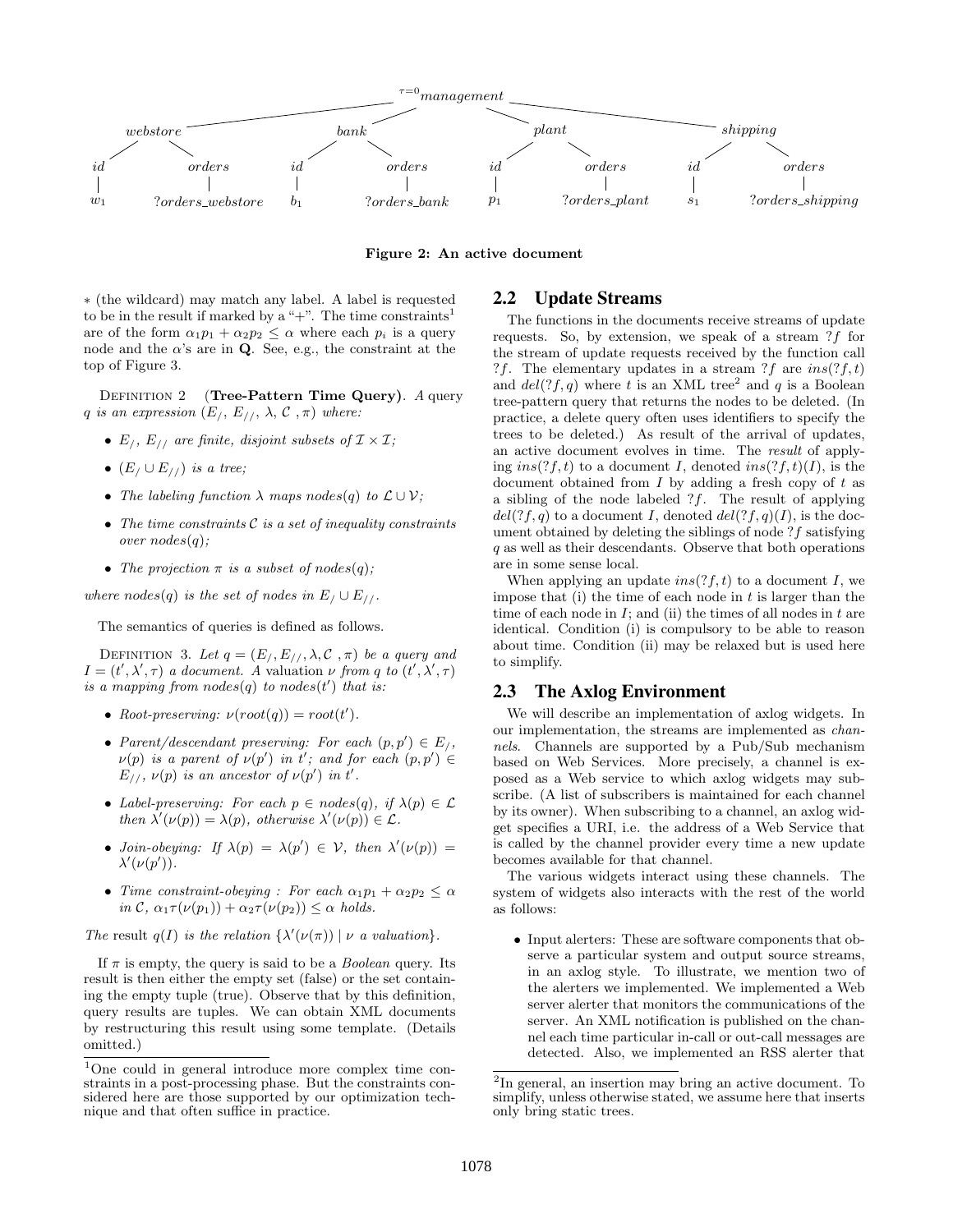regularly polls particular RSS feeds and sends XML notifications of changes when detected.

• Output publishers: Channels may be published outside the axlog system, e.g., using RSS feeds or emails, in databases or in files (e.g. as Web pages).

Note that a particular application may interact with axlog widgets using available alerters/publishers. It may also use the simple channel protocol to interact with them more directly.

## 2.4 Axlog at Work

Before delving in technicalities on axlog widgets, we illustrate their use. Consider the Dell supply chain application [30]. This distributed application represents the computer manufacturing platform of the Dell company. It involves customers, Web stores, plants for computer manufacturing, banks, suppliers, shipping companies and warehouses for the parts used by the plants. An order issued by some customer enters the system via the Web store. It arrives in a plant that obtains the relevant parts from a warehouse and assembles the product. Suppliers have to permanently supply this warehouse to avoid delays in obtaining the parts. After payment through a bank, the product is shipped.

In such an environment, the use of axlog widgets facilitates supporting tasks that are typically very complex because of the distribution. For instance, they turn to be very useful to gather statistics on the entire system, to detect bottlenecks and help optimize its usage. They also help, for instance, detecting parts reaching a dangerously low level in warehouses so that suppliers could ship new parts. Widgets may also be used to detect that the processing of some particular order took too much time, more than a certain threshold. For instance, this last task can be supported (simplifying somehow the setting for presentation) using a widget based on an active document and a query in the style of Figures 2 and 3 respectively.

The active document of Figure 2 uses alerters (and their channels) that are provided by the various partners, e.g., ?order\_webstore is a function call to an alerter that detects the new orders and publishes them on a channel. Observe in the query, the use of join on the order identifiers and the time constraint. The query states that an interesting order is one that has been detected first at a purchasing site and then at a shipping company, with more than 50 000 (seconds) interval between the two events.

As mentioned in the introduction, the axlog principles and the optimization techniques for axlog were motivated by the development of the P2PMonitor system [11]. In [12], we have demonstrated the P2PMonitor system with the Dell supply chain application. The system that was presented already was axlog-based. It allowed high level subscriptions using active documents and tree-pattern queries and supported axlog widgets as stream operators.

## 3. VIEW MAINTENANCE: INSERTS ONLY

The core of our system consists of widgets that maintain views over active documents and publish the updates to a view on an output stream. In this section, we describe how to optimize this maintenance. This is achieved by combining a wide array of existing techniques on datalog-based query processing on trees, datalog optimization and stream filtering, and introducing novel features that are more specific to active documents.

In this section, we focus on insert-only streams and briefly consider streams with deletes in the next section.

## 3.1 Moving to datalog, Differential and MagicSet

To use datalog, we represent the document (a tree) using relations. We can express a query using datalog computations over trees in the style of [25]. To optimize the maintenance of this program, we use two known techniques for datalog, namely Differential for incremental computations [15] and MagicSet [16, 41] for query optimization. Since this is only combining known techniques, our presentation will be very brief.

We assume that the document is represented in a relational database using the extensional relations root, child, descendant, label, function, time with the standard meanings. In particular,  $label(a, n)$  (respectively  $function(n)$ ) holds if the node with identifier n is labeled by  $a \in \mathcal{L}$  (respectively  $?f \in \mathcal{F}$ ). A fact  $time(t, n)$  holds if node n was introduced in the document at time t.

A tree-pattern query  $q$  is translated into a datalog program that computes the partial matchings to subtrees of the query bottom-up. Such a translation is easily obtained by recursion on the nodes of the tree-pattern query. See, e.g., [25]. Observe that the datalog programs we consider are in fact nonrecursive.

In practice, it is preferable to avoid constructing the descendant relation. That relation can be simulated using an identification scheme for tree nodes that makes it easy to check whether a node is a descendant of another [8]. We use an identification scheme such that no recomputation is needed when the tree evolves [36]. (Recall that we only consider inserts in this section, and deletes in next section, but no move update that would move a subtree from one place in the document to another.)

The datalog rule-based language is a well-studied query language for relational databases, see e.g. [7]. The rules in datalog are of the form:

$$
r_0(x_1,\ldots,x_n) \leftarrow r_1(\overline{u_1}),\ldots,r_n(\overline{u_n}),
$$

where each  $r_i$  is a relation name, each  $x_i$  a variable, each  $\overline{u_i}$  a vector of variables or constants,  $r_0(x_1, \ldots, x_n)$  is called the head of the rule, while  $r_1(\overline{u_1}), \ldots, r_n(\overline{u_n})$  form the body. We also impose that each variable occurring in the head also occurs in the body. A result of the application of the rule is a fact  $r_0(\nu(x_1), \ldots, \nu(x_n))$  for some valuation  $\nu$  of the variables occurring in the rules, such that  $\nu(body)$  holds.

To each node r of q corresponds a relation denoted  $R_r$ . As an example, datalog Program 1 computes the results of the query in Figure 3.

We want to avoid deriving irrelevant facts. To do that, we use the MagicSet technique, that rewrites the datalog program (given the view query) into one that derives only facts that are "relevant" for the view. Also, we want to avoid recomputing the view when new updates arrive. For that, we use the Differential technique for the incremental maintenance of datalog views. This technique prevents us from unnecessarily repeating the same datalog derivations when a stream brings new data. The combination of these various techniques is already the source of important savings.

We next illustrate by example that we can do much better.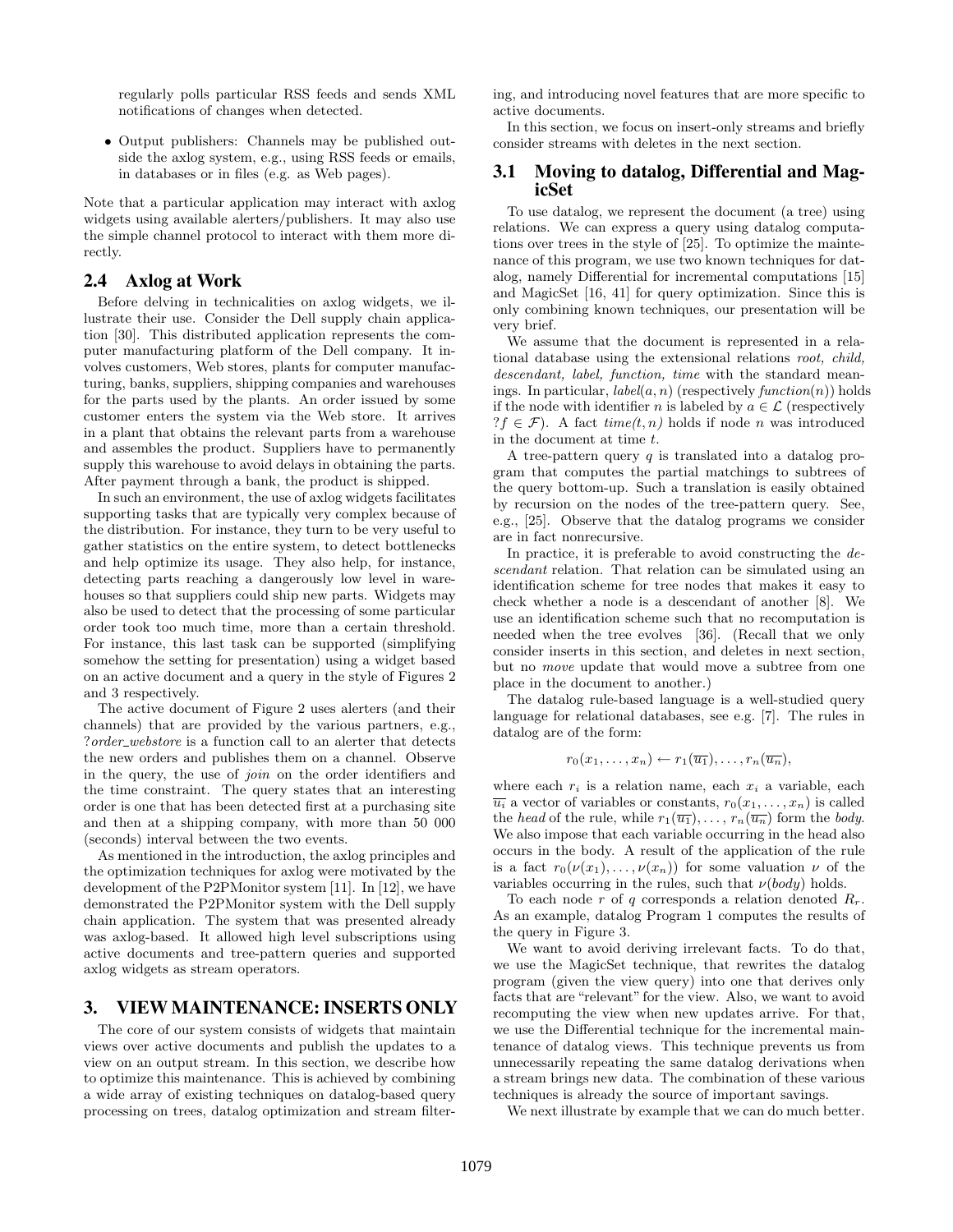#### **Datalog Program 1:** for Query  $q$  of Figure 3

begin
$$
\begin{array}{c} \textbf{begin}\\mathbf{in}\\ R_{p1}(n,x) \leftarrow R_{p1}(n,x),\\ R_{p1}(n,x) \leftarrow root(n), label(maxagement, n),\\ child(n,n'), R_{p2}(n',x,t'), child(n,n''),\\ R_{p11}(n',x,t'), t'-t' \geq 50000\\ R_{p2}(n,x,t) \leftarrow label(webstore, n), child(n,n'),\\ R_{p3}(n',x,t) \leftarrow label(ovedes, n), child(n,n'),\\ R_{p4}(n',x,t) \leftarrow label(order, n), child(n,n'), R_{p5}(n'),\\ R_{p4}(n,x,t) \leftarrow label(order, n), child(n,n'), R_{p5}(n'),\\ child(n,n''), R_{p7}(n'',x,t),\\ child(n,n''), R_{p7}(n'',x,t),\\ child(n,n''), R_{p8}(n'')\\ R_{p6}(n) \leftarrow label(client, n), child(n,n'), R_{p6}(n')\\ R_{p7}(n,x,t) \leftarrow label(oid, n), child(n,n'), R_{p8}(n',x,t)\\ R_{p8}(n,x,t) \leftarrow label(ax,n), time(t,n)\\ R_{p9}(n) \leftarrow label(let, n), time(t,n)\\ R_{p10}(n',-label(embel, n'), field(n,n'), R_{p10}(n')\\ R_{p11}(n,x,t) \leftarrow label(split, n)p_{10}(n', n'),\\ R_{p12}(n',x,t)\\ R_{p13}(n',x,t) \leftarrow label(order, n), child(n,n'),\\ R_{p14}(n,x,t) \leftarrow label(order, n), child(n,n'),\\ R_{p14}(n,x,t) \leftarrow label(order, n), child(n,n'), R_{p15}(n',x,t)\\ R_{p14}(n,x,t) \leftarrow label(oid, n), child(n,n'), R_{p15}(n',x,t)\\ R_{p14}(n,x,t) \leftarrow label(x,n), time(t,n)\end{array}
$$

Consider Figure 4. Ignore  $q_2$  for now. So consider Query  $q_1$ and the document I. Observe that the only relevant data that  $?f$  may provide for the query is a (tree with root) y. So we would not change the view state if we filter  $?f$  to only keep this  $y$ , if produced. This is first possibly providing important saving in processing because we introduce less data in the datalog program, so we save on useless tests and derivations. Also, this may result in important saving in communications if the source of stream ?f is remote. Furthermore, if  $?f$  produces y, the stream cannot contribute to the view anymore and the corresponding subscription may be discarded. Suppose on the contrary that the function call ?f does not produce y and terminates, i.e. sends an End-of-Stream message. Then whatever  $?g$  brings, the view will remain empty and it would be a waste of effort to keep testing for the left subtree of  $q_1$ . More generally, what we need is an analysis of the (dynamic) situation that detects the streams that are useless for some view, and more precisely, the kinds of data that is expected from each particular stream so that we can filter out irrelevant data. Based on the previous discussion, it should be clear how such relevance information could be used (i) to unsubscribe to streams, (ii) reduce the quantity of data that is introduced in our program and (iii) (if the filter is installed remotely) reduce communications. It should also be clear that the relevance of streams evolves in time.

Towards this goal, we show how to evaluate a novel notion of relevance much better adapted to our context than the classic relevance of MagicSet. To do that, we also consider two notions that are interesting in their own right, satisfiability of facts and provenance of data. The second one is in the spirit of notions considered in, e.g., [17]. We then show how the concept of relevance is used to optimize the computation by filtering the input streams. So, the general algorithm works as follows. (See Figure 5.) In a "tuning"



Figure 4: Beyond MagicSet



Figure 5: Architecture of the axlog engine

phase, we compute satisfiability, provenance and relevance information. Based on that, we install some filters on the streams. We then maintain incrementally the view. Periodically, we perform a new tuning phase. We next describe in turn the computation of these three notions.

#### 3.2 Satisfiability

We say that a tuple u is *satisfiable* for a query q and an active document  $d$  if there exists a (possibly empty) sequence of stream updates  $\omega$  such that  $u \in q(\omega(d))$ . A query is satisfiable for an active document if there is at least one satisfiable tuple for that query and that active document. Observe that this notion is interesting in its own right. For instance, one may want to ask, in an on-going soccer tournament, whether Lyon and Liverpool still have a chance to play against each other. Note that the combination of satisfaction and satisfiability leads to some form of 3-valued logic, where a tuple may be true, false for now but true in some possible future, or false forever.

A main difficulty with satisfiability is that the set of sat-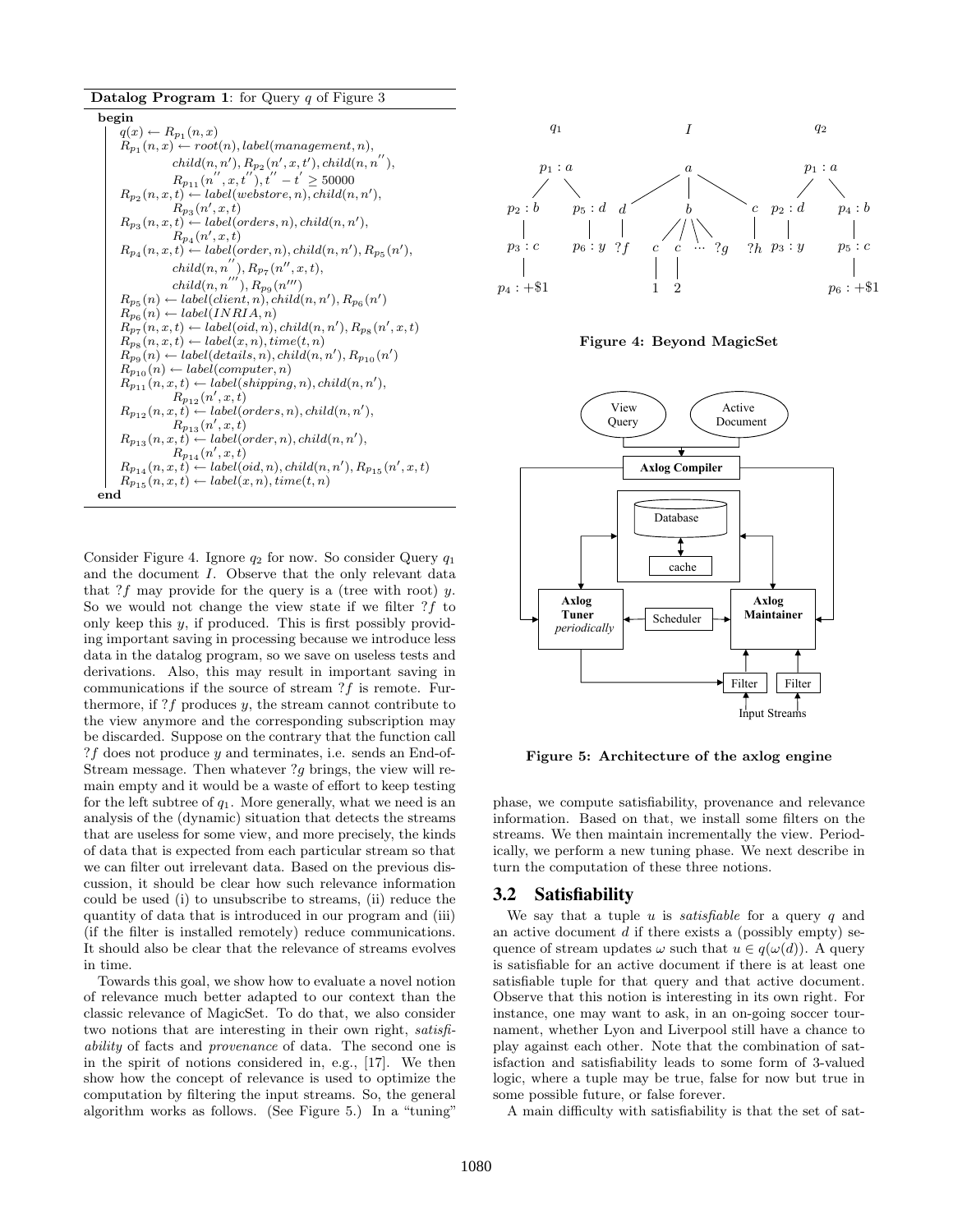#### **Datalog Program 2:** for Query  $q_2$  of Figure 4

begin  $q(x) \leftarrow R_{p_1}(n,x)$  $R_{p_1}(n,x) \leftarrow root(n), label(a,n), child(n,n'),$  $child(n,n^{''}), R_{p_2}(n'), R_{p_4}(n^{''}, x)$  $R_{p_2}(n) \leftarrow \text{child}(n,n'), \text{label}(d,n), R_{p_3}(n')$  $R_{p_3}(n) \leftarrow label(y,n)$  $R_{p_4}(n,x) \leftarrow label(b,n), child(n,n'), R_{p_5}(n',x)$  $R_{p_5}(n,x) \leftarrow label(c,n), child(n,n'), R_{p_6}(n',x)$  $R_{p_6}(n, x) \leftarrow label(x, n)$ end

isfiable tuples for a query  $q$  is possibly infinite. We use a finite representation for this set based on "generalized tuples" [29]. A generalized tuple is a tuple with values in a set of variables that are constrained by a system of equality and inequality constraints. Here we are also concerned with comparisons of the form  $\alpha_i$  $\hat{s}_i + \alpha_j$  $\hat{s}_j \leq \alpha$  because of the time constraints. (Note that a "standard" tuple is a particular case of the generalized tuple but that a generalized tuple in general represents an infinite set of tuples.) We extend datalog to generalized tuples using unification.

Datalog Program 3: Optimized Program for computing satisfiability for Query  $q_2$  of Figure 4

begin

 $q(x,sat) \leftarrow R_{p_1}(n,x,sat)$  $R_{p_1}(n) \leftarrow root(n), label(a, n)$  $\widehat{R}_{p_2}(n) \leftarrow \widehat{R}_{p_1}(n'), child(n', n), label(d, n)$  $R_{p_3}(n,1) \leftarrow \widehat{R}_{p_2}(n'), child(n',n), label(y,n)$  $R_{p_3}(n, \frac{1}{2}) \leftarrow \widehat{R}_{p_2}(n'), child(n', n), function(n)$  $R_{p_2}(n,sat) \leftarrow R_{p_3}(n',sat),child(n,n')$  $R_{p_2}(n, \frac{1}{2}) \leftarrow \widehat{R}_{p_1}(n'), child(n', n), function(n)$  $\widehat{R}_{p_4}(n) \leftarrow \widehat{R}_{p_1}(n'), child(n', n''), R_{p_2}(n'', sat),$  $child(n',n), label(b,n)$  $\widehat{R}_{p_5}(n) \leftarrow \widehat{R}_{p_4}(n'), child(n', n), label(c, n)$  $R_{p_6}(n, x, 1) \leftarrow \widehat{R}_{p_5}(n'), child(n', n), label(x, n)$  $R_{p_6}(n, \$1, \frac{1}{2}) \leftarrow \widehat{R}_{p_5}(n'), child(n', n), function(n)$  $R_{p_5}(n, x, sat) \leftarrow R_{p_6}(n', x, sat), child(n, n')$  $R_{p_5}(n, \$1, \frac{1}{2}) \leftarrow \widehat{R}_{p_4}(n'), child(n', n), function(n)$  $R_{p_4}(n, x, sat) \leftarrow R_{p_5}(n', x, sat), child(n, n')$  $R_{p_4}(n, \$1, \frac{1}{2}) \leftarrow \hat{R}_{p_1}(n'), child(n', n''),$  $\overline{R}_{p_2}(n^{\prime\prime},sat),child(n^{\prime},n),function(n)$  $R_{p_1}(n, x, sat) \leftarrow child(n, n^{'}), R_{p_2}(n^{'}, sat_1),$  $\mathit{child}(n,n^{''}),R_{p_{4}}(n^{''},x,\mathit{sat}_2),\mathit{Min}_2(\mathit{sat}_1,\mathit{sat}_2,\mathit{sat})$ end

For a generalized tuple  $u$  and a query  $q$ , we say that  $u$  is a satisfiable tuple for q and I, if for each instantiation  $\theta$  of the variables, the (standard) tuple  $\theta(u)$  is satisfiable for q and I.

As mentioned in the introduction, a formal study of the satisfiability (and of the relevance) can be found in a companion paper [6], with, in particular, results on the complexity of the satisfiability and relevance problem for a variety of languages and a number of contexts (e.g. functions with WSDL-style [43] signatures). In the present paper, we are concerned with optimization.

We modify the datalog program to compute both the satisfied (complete) and satisfiable (incomplete) tuples. We also use MagicSet for computing satisfiability. Observe that the complete facts derived by this program would actually be derived by the MagicSet computation after the streams inserted data into the document. (Also, the incomplete facts correspond to sets of facts that would be derived). So, there are typically more facts inferred for the computation of satisfiability than for that of satisfaction.

As an example, consider the datalog Program 2. It computes the results of the query  $q_2$  in Figure 4. The datalog Program 3 computes both satisfaction and satisfiability of facts for that query. (It includes the MagicSet optimization but not Differential, that is not relevant to this discussion.) To each node  $r$  of  $q_2$  correspond now two relations denoted  $R_r$  and  $\hat{R}_r$ . The computation is done in two phases. The top-down phase resembles to the classic program, but involves the  $\widehat{R}_r$  relations in the head of the rules. The *bottom*up phase takes into account the fact that inserts may result in adding subtrees as sibling to functions, and that those subtrees may match subqueries of  $q_2$ . That is why, for each relation  $R_r$ , two rules that have  $R_r$  as the head are added for the bottom-up phase: one that propagates tuples from the bottom, and the other makes up for tuples "created" by functions. Remark also the form of an atom  $R_r(n, x_1, ..., x_k, sat)$ , where *n* stands for the node identifier,  $x_1, ..., x_k$  stand for the variables in the subtree rooted at r and the value of *sat* is  $\frac{1}{2}$ if it is satisfiable, and 1 if the tuple is satisfiable and satisfied. A function call node introduces only satisfiable tuples. When deriving facts for a pattern node, one has to choose the satisfiability value for the fact as the minimum between the satisfiability values of the facts for the children of that pattern node. This is the role of the  $Min_2$  atom in the program.  $Min_2(x, y, x)$  holds if  $x \leq y$ , otherwise  $Min_2(x, y, y)$ holds. In general,  $Min_k$  is present. This is defined in terms of  $Min_{k-1}$  and  $Min_2$ . (Details are omitted.) Remark also the presence of  $R_{p_2}$  atoms in the rules that have  $R_{p_4}$  in the head. This is a feature inherited from Magic Set, which rules that the evaluation of the left branch (query rooted at  $p_2$ ) has an impact on the evaluation of the right branch (query rooted at  $p_4$ ). Thus derivations of useless facts are avoided.

Note that satisfiability is not a monotone feature, notably because of time constraints. To see that, suppose that at time 0, we have a document that consists of root  $r$  that has only one child, a function call  $?f$ . Suppose also that we are interested in the query  $q_{100}$  that states that r has an a child of time t with  $t \leq 100$ . Then the query is satisfiable. Now suppose that ?  $f$  receives some tree rooted with a  $b$  at time 123. Then we know that no matter which data will arrive, it will have a timestamp of more than 123. Thus  $q_{100}$  became unsatisfiable. Formally, the arrival of the b-rooted subtree did not only introduce data but also some new constraint: everything that will be brought by  $?f$  will have a timestamp greater than 123. As we will see, the relevance of function call nodes is also nonmonotone. This is why we separate the tuning phase, that is evaluated periodically, from the processing phase, that runs continuously and maintains the view incrementally.

One could consider maintaining these notions incrementally as we do for satisfaction, using some Differential-like technique. However, such computations are typically quite expensive and it is unclear whether the gain would compensate the overhead. This is left for future research. We consider here that they are recomputed periodically, possibly in parallel with the satisfaction computation so that it is not necessary to block processing.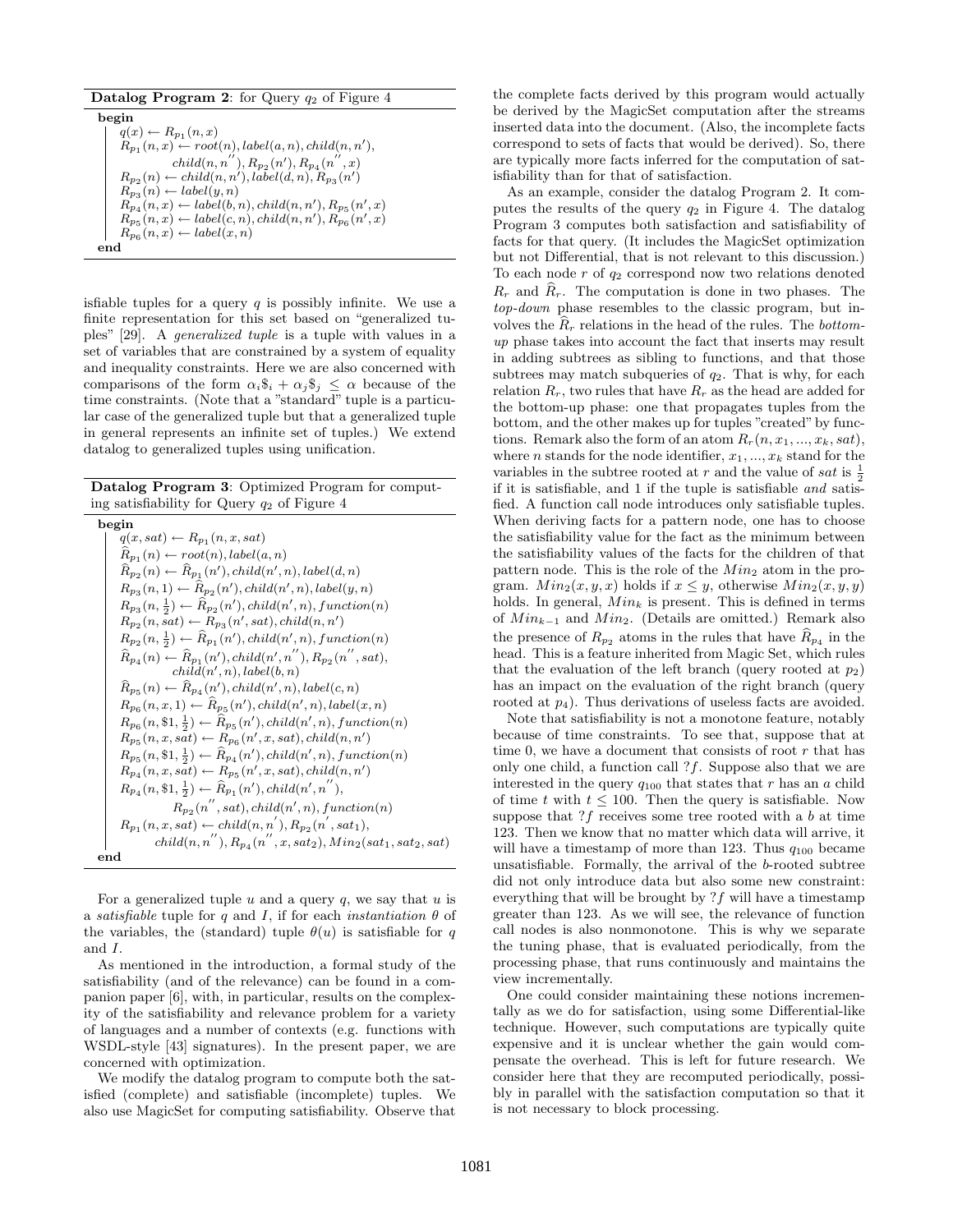



Figure 7: Example for hard relevance

Figure 6: Example for provenance and relevance

## 3.3 Provenance

We reconsider the notion of generalized tuple to also include some"provenance"information. Generally, provenance is used to capture where data came from. Here, we are concerned with where data might come from. A generalized fact is now of the form  $r(u_1, ..., u_n, \mathcal{C}, \mathcal{P})$  for some n-ary relation r, where each  $u_i$  is some constant or a variable, C is the set of constraints, and  $P$  is the provenance information defined as follows.

To simplify the presentation we ignore the time constraints here.

Let  $p(u_1, ..., u_n, \mathcal{P})$  be a generalized tuple derived for some query node p. The provenance  $P$  is a tuple that specifies how the derivation of corresponding facts depends on the arrival (in certain streams) of data satisfying certain patterns. More precisely, provenance is an  $m$  tuple, where  $m$  is the number of nodes in the subquery rooted at  $p$ . The  $k$ -th component of  $P$  corresponds to the k-th node of the subquery, in some fixed ordering of these nodes, say preorder traversal. Its value is  $\star$  if some data is already present in the document and matches the corresponding query node. It is  $n_{?f}$  for some function call  $?f$  if this specific function call may bring data matching it. It is • otherwise, with the meaning that the data comes from a match in an ancestor node.

A renaming of a generalized tuple  $t$  is a tuple  $t'$  obtained by renaming (using a bijection) the variables of  $t$ .

Observe that  $u_1, \ldots, u_n$  may have no variable, but the fact still be unsatisfied because its truth is conditional to the arrival on some stream of some data that matches certain patterns.

We modify the datalog program that computes satisfiability so that it also computes provenance information. For the example of Figure 6, four tuples are derived:

 $(a_2, \star, \star, \star, \star, \star, \star, \star, \star, \star, \star)$ ,  $(a_2, \star, \star, \star, \star, \star, \star, \star, \star, \star, n_{?g})$ ,

 $(a_2, \star, \star, \star, \star, n_{?f}, \star, \star, \star, \star), (a_2, \star, \star, \star, n_{?f}, \star, \star, \star, n_{?g}),$ 

where the first entry of the each tuple corresponds to the output variable \$2, and the last 9 entries, to the provenance for the 9 query nodes. The data components of the tuples that are derived are identical, i.e.,  $a_2$ , but they have distinct provenance. By observing these tuples, one may be led to believe that ?f may bring useful data. But since we already obtained  $a_2$ , it turns out that this is not the case. This motivates the following notion.

Let  $t = (u_1, ..., u_m)$ ,  $t' = (v_1, ..., v_m)$  be two tuples where the first n entries are data and the last  $n-m$  are provenance. We say that t is *dominated* by  $t'$ , denoted  $t \prec t'$  if there exists a renaming  $t'' = (w_1, ..., w_m)$  of t such that: (a) for each  $1 \leq i \leq n, v_i = w_i$ , and (b) for each  $n + 1 \leq i \leq m$ , either  $v_i = \star$  or  $v_i = w_i$ . The intuition is that any relevant data needed by the dominating tuple to lead to satisfied tuples is also needed by the dominated one. Thus, the dominated tuples are useless because they lead to the same satisfied tuples, but they need more data than the dominating ones.

We refine the set of candidates by eliminating the dominated tuples.

In the example, the last three tuples are eliminated because the first tuple contains only document-provenance, so the tuple is already satisfied by the current instance of the document.

#### 3.4 Axlog-relevance

We are now ready to describe the computation of axlogrelevance.

We compute satisfiability with the provenance information. We eliminate from the result of the satisfiability computation the dominated tuples; observe that this step is not monotone (i.e., requires using relational calculus). Finally, we compute axlog-relevance as follows. A function call ?f is axlog-relevant for  $p_i$  if  $n_{2f}$  (the node corresponding to ?f) occurs in the column corresponding to  $p_i$  in the provenance  $P$  of some remaining tuple. Based on this, the unary relations  $relevant[p_i]$  are computed. The meaning of  $relevant[p_i](n_{?f})$  for some function call node  $n_{?f}$  in the document is that, ?f is *axlog-relevant* for  $p_i$ . This concludes our presentation of the computation of axlog relevance.

Axlog relevance provides a sufficient criteria in the sense that one can filter the stream provided by some ?f with the union of the patterns  $p_i$  such that  $n_i$  is axlog-relevant for  $p_i$ , without affecting the view. One may question whether each of these  $p_i$  is also "necessary", i.e., whether one could use a tighter filter by removing some  $p_i$ 's from the disjunction and still not affect the value of the view. We briefly show that this is not the case.

Remark: The example in Figure 7 illustrates the subtlety of the problem. Our algorithm would compute that  $n_{2f}$  is axlog-relevant for  $p_3$ . Indeed, intuitively this seems to be the case since if  $?f$  brings a c, the  $p_2$  branch of the query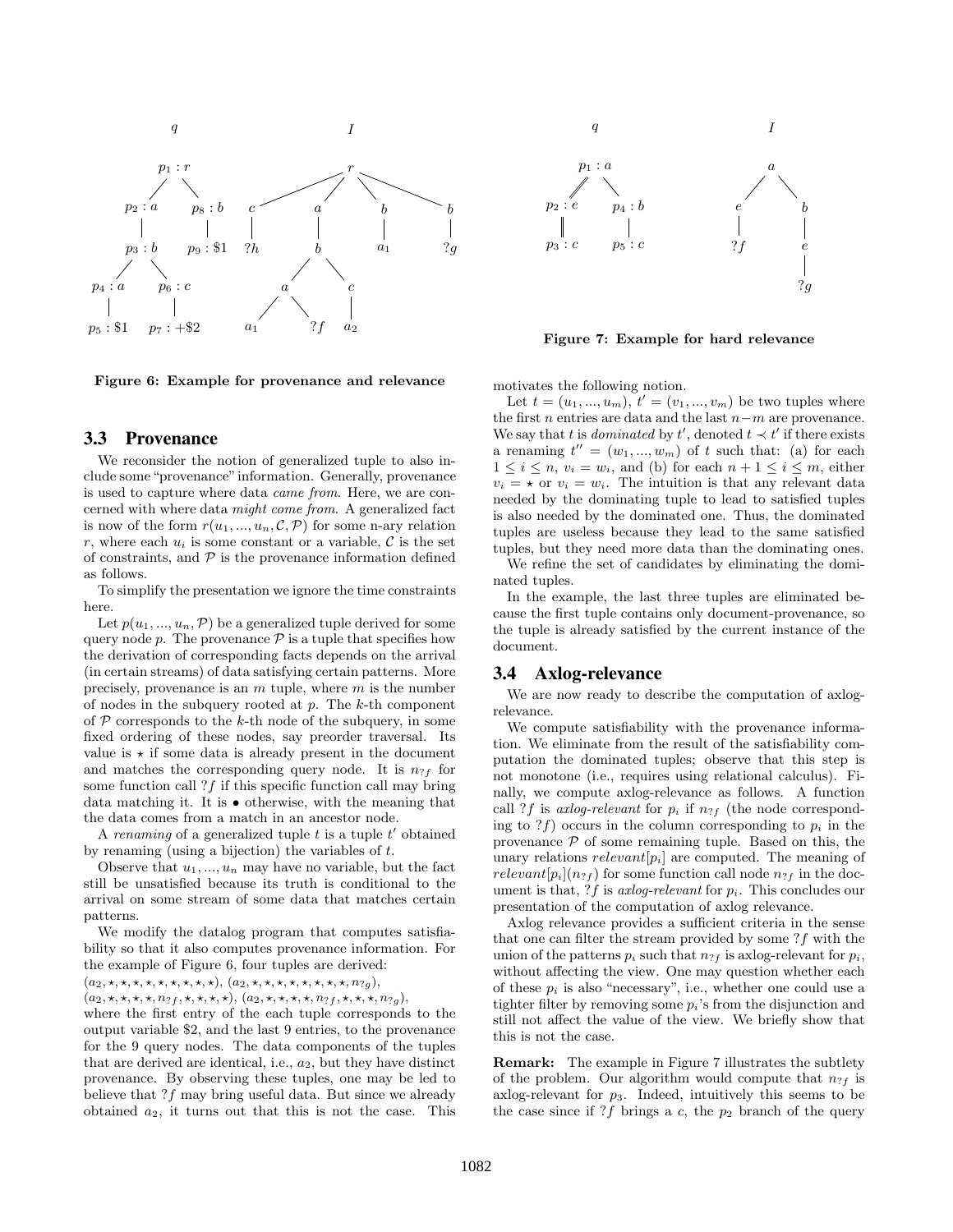is matched. Note, however, that we also have to match the second branch, which may be achieved only with  $?q$  returning a subtree  $t$  with a label  $c$  in it. But  $t$  would also match the first branch of the query as well, so the data returned by  $?f$  is not necessary. It is shown in [6] that some semantic notion of relevance may be defined and tested, but that this requires in particular testing tree-pattern query containment [33] and cannot be realized in relational calculus.

To conclude this discussion of relevance and before turning to using that notion for filtering the input streams, observe that one can in a very similar manner define a notion of data relevance. More precisely, a node (and its entire subtree) is not relevant if it can be removed without altering the value of the view. This could be the basis for useful garbage collection, but will not be considered here.

#### 3.5 Filtering the Streams

We are now going to use the relevant  $[p_i]$  relations to install filters on input streams that filter out useless data, before entering the datalog program. The previous analysis will guarantee that this filtering has no chance to impact the view, in any future. The filtering can be processed efficiently using stream filtering techniques.

Let  $\{p_i\}$  be the set of query nodes in q, such that  $n_{2f}$  is relevant for each  $p_i$ . As already mentioned, we can filter the stream ?f with  $\forall p_i$  with no effect on the state of the view. In particular, if  $n_{2f}$  is not relevant for any  $p_i$ , we can delete entirely this stream, i.e., the widget can unsubscribe to ?f. If  $n_{2f}$  is relevant for some, we evaluate directly the treepattern queries  $\vee p_j$  on the data trees of the input streams (before transforming them into relational tuples). For this, we use a filter based on YFilter [19]. The YFilter does not handle joins, so we process the nonjoin part of the filter and then filter out by the join conditions in a second phase. XML trees are fed in the filter that output tuples that correspond to matchings of some  $p_i$ . (Observe that the arity of the tuple depends on the  $p_i$  that matched.)

We will detail the processing involving these filters. Observe that in the original (pure datalog) spirit of the technique, a new data tree arriving in an input stream is translated into relational tuples that are inserted as a new  $\Delta$  into the relational image of the active documents. Instead, for each  $p_i$  such that  $n_{?f}$  is relevant for  $p_i$ , we can filter the XML stream ?f with  $p_i$ . The filter produces fewer facts that are fed directly in the datalog program.

To illustrate the use of filters, consider the query  $q_2$  and the document I in Figure 4, where the  $p_i$ s represent node identifiers of the query. Observe that before we can derive some result, the tree-pattern rooted at  $p_5$  has to be matched to data returned by ?g. This leads to installing a  $p_5$  filter on the stream ?g. This filter produces binary tuples in a relation  $filter[p_5]$ , where  $filter[p_5](\$fun, \$1)$  means that some tree in the stream  $$fun$  matched query  $p_5$  and produced \$1 as result. The algorithm previously discussed will compute a unary relation, namely  $relevant[p_5](\$fun)$ , that will contain the identifiers of relevant function nodes for  $p_5$ . In our case,  $relevant[p_5] = \{(n_{7g})\}$ . Then the interface between the filter and the datalog program consists in rules of the form:

#### $R_{p_5}(\$fun, \$1) \leftarrow relevant[p_5](\$fun), filter[p_5](\$fun, \$1)$

There will be one such rule for each  $p_i$ . For the considered example, these rules will be added to those of Program 2 that computes satisfaction.

When possible, the filtering is performed at the source of the input stream which results in large communication savings. A lot of saving can also be achieved by performing these filtering efficiently, and in particular, by combining several filters on the same stream into one unique filter. This is even of greater importance if we consider that one stream may be shared as input by many axlog widgets with different needs. XML stream filtering are generally based on automata, either non-deterministic, [19], or deterministic [26]. We use YFilter [19], one of the NFA-based solutions, because it scales very well with the number of queries on a stream.

## 3.6 A More Optimistic Strategy

Recall that in the tuning phase, we first computed satisfiability. Once we have computed the relevance of function calls and the filters, one could ignore all the facts derived for satisfiability and run from scratch a computation of satisfaction (with MagicSet and Differential). We choose instead to keep the facts that have been inferred. (In the implementation, both tuning and view maintenance run in the same database).

It turns out that this has a very interesting effect. The crux of MagicSet is to "focus on relevant data" (for a given query). However, some data may seem irrelevant for now but may be relevant assuming some data is received in the future. Satisfiability computes "data possibly relevant in the future". This results in a much more optimistic strategy than if we were simply to use MagicSet. When pure MagicSet blocks the computation of relevant facts because some not yet true fact is encountered, our technique is more tolerant and continues if this fact has a chance to become true in the future. As a consequence, the algorithm is likely to react faster to the arrival of new facts. On the other hand, it may be deriving facts that will never be relevant in the MagicSet sense.

To illustrate, consider again Figure 4. Observe that,  $q_1$ and  $q_2$  are the same query. However, the MagicSet evaluation depends on a choice of an ordering of the query branches (e.g. left is considered before right). Indeed, the notion of relevance as used in MagicSet depends heavily on this ordering. In the figure, the distinction between  $q_1$  and  $q_2$ illustrates these alternative evaluations of the same query. Now consider again  $q_2$  of Figure 4. When evaluating  $q_2$ , the  $y$  branch is tested before the other branch. Suppose the data consists of a large collection of subtrees having roots labeled c (brought by ?q). Observe that until ?f produces a node labeled  $y$  (for yes), the  $c$  subtrees do not produce any answer. If we evaluate the query  $q_2$  with MagicSet, no tuple is produced until the  $y$  is received. In particular, the b subtrees are not even tested. Then, when  $y$  arrives, we have to perform a lot of computation and our response time will be bad. Since we know that the  $f$  function call  $may$ return a node labeled  $y$ , it seems more appropriate to be optimistic and start testing the b subtrees in advance. If we keep the facts derived for computing satisfiability, we more optimistically test the b-subtrees. Of course, a sophisticated optimizer may choose to use this optimistic strategy or not based on the application. In the prototype, we chose the option to use the tuples derived for computing satisfiability when computing satisfaction.

We conclude this section with a remark on distributed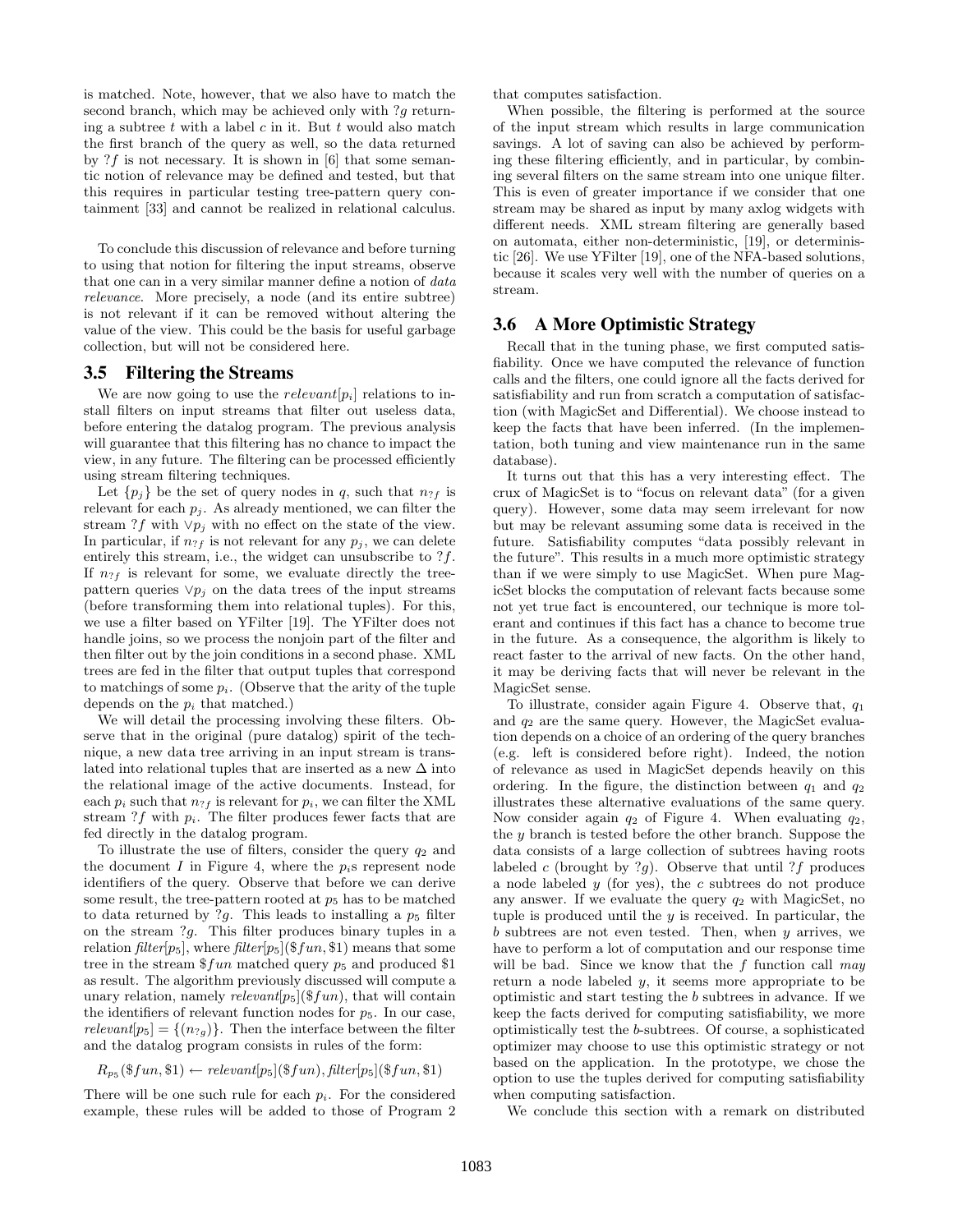query optimization.

Remark: We have shown in this paper how to optimize an axlog widget individually. One may want to split such a widget in several components and distribute the computation on several machines. Also, one may want to globally optimize an axlog system consisting of several axlog widgets interacting via update streams. This brings in a number of new issues and opportunities for optimization. First, one can articulate the problem as the computation of a distributed datalog program [35]. We can again use techniques such as MagicSet to optimize it globally in the style of  $dQSQ$  [3]. One could also consider using a distributed query optimizer such as Optimax [9, 10].

## 4. MORE NONMONOTONIC FEATURES

We first briefly discuss deletions. Recall that a delete message may delete sibling trees of the function that receives such a message, as explained in Section 2. This may lead to invalidating facts that have been previously inferred. To evaluate the view, we can use incremental techniques to maintain views in presence of deletions [28]. In particular, we can use a Counting algorithm that rewrites the original datalog program in a similar style as Differential. The algorithm maintains counters of the numbers of alternative derivations for each derived fact.

The techniques that we developed for insert-only streams do not transfer easily to stream with deletes. In particular, the introduction of filtering is much more complex (because relevance is more complex). In particular, some data is relevant if it can match the condition of a delete message in some stream. In the document I of Figure 8,  $?q$  is a deleteonly stream, and  $?f$  is an insert-only stream. One could think that a filter  $p_4$  could be installed on ? f without affecting the view. Unfortunately, this would be wrong; think for instance of a message  $del(?q, a/b/c/d/e)$ .

Now consider queries with negation. Observe first that even if the input streams are insert-only, the output stream may need deletions, these are some belief revisions based on new facts that arrived. It is again possible to transform Differential so that it handles negation in queries. Now consider optimization. Some theoretical results on satisfiability in this context can be found in [6]. It is shown there that satisfiability is undecidable in general. This is an indication that an approach based on relevance is likely to be very complex.

We conclude this section with a very useful nonmonotone feature, end-of-stream, that may be seen in some way as deleting a function call node. An End-of-Stream message indicates that a stream has been closed. This is clearly a nonmonotone feature since some satisfiable tuples may become unsatisfiable as a consequence of an EoS message. There is no particular difficulty in handling them. They are simply taken into consideration during the tuning phase.

## 5. IMPLEMENTATION

To support axlog widgets, we implemented in Java an axlog engine that consists of three modules: a compiler, a tuner and a maintainer (see Figure 5). The system only supports inserts. We use the AXML System V2 for the management of active documents, i.e. for storing them, querying/updating them, and activating service calls in them. In



Figure 8: Example for nonmonotonic features

AXML System V2, storage persistence is supported using  $eXist$  [21] (a native XML database). To simplify the implementation, we also use  $eXist$  as storage for the axlog maintainer and tuner. Observe that, since the data is relational, one could have used a relational engine for that part of the system. We next briefly discuss the three modules.

## 5.1 Compilation

A new widget is specified using a query and an active document that may be given explicitly or as an URI (possibly inside an AXML store). When it receives it, the compiler constructs i) a datalog program that computes satisfaction for this query and this document, ii) a datalog program that computes satisfiability and provenance, iii) an initialization XQuery query. The initialization query is evaluated on the document and the extensional relations of the datalog programs are initialized.

# 5.2 Tuning

The tuner activates the datalog programs to compute satisfiability and provenance. The relevance of streams is evaluated. Based on that, some streams are ignored and filters are built for others and initialized. For filtering, we use the YFilter algorithm of [19]. We introduced a post-processing filtering phase, e.g. for joins in tree-patterns.

The tuning phase takes place first immediately after compilation, and then periodically (under the control of a scheduler), e.g. every hour or every day, as long as the axlog widget is active. During the first tuning phase, the processing is more important than in the successive tuning phases because lots of facts need to be derived by the datalog program that computes satisfiability. Observe that during subsequent phases, some satisfiability facts may be invalidated because of time constraints.

## 5.3 View Maintenance

At the beginning of this phase, only the datalog program for computing satisfaction and the filters are activated. At runtime, new items arrive on the input streams. Note that the current maintainer does not support active inputs (on the stream), that would require some form of compilation at runtime. (More precisely, they are ignored until the next tuning phase that may decide to complement the compi-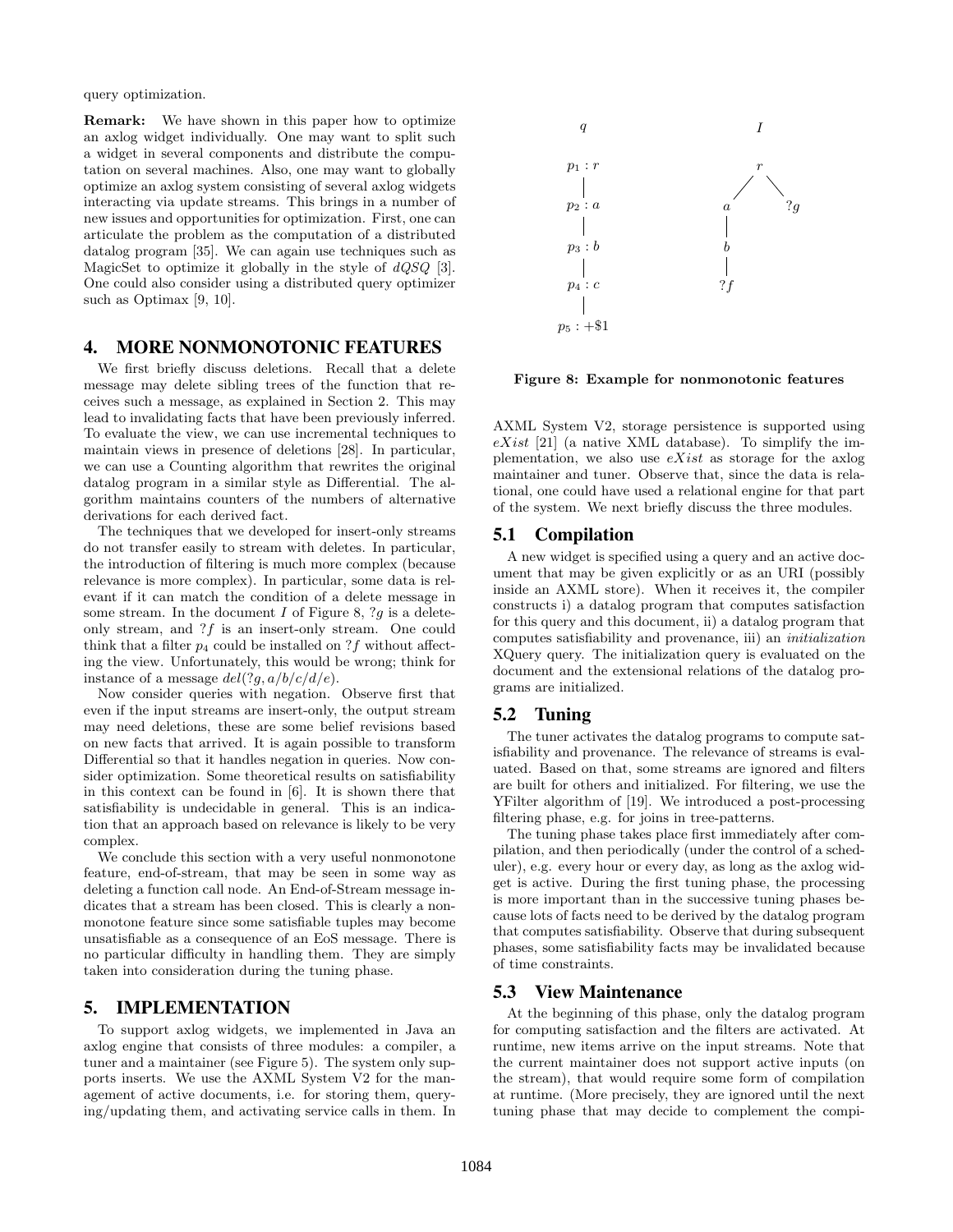lation for the new function calls.) The input streams are fed into the filters. The output of the filters is transformed into relational data and is fed directly in the relations of the datalog program. New facts may be derived and new XML results produced. A main issue for the maintainer is the management of data. In some applications, messages in the streams are very rare, so we want the datalog data to reside on disk. In others, there is a continuous flow of messages and we want the data to stay in memory. So we implemented two very simple strategies that we call Cache and NoCache.

The NoCache strategy works as follows. To process the arrival of a new update (or a bunch of updates), the axlog maintainer brings data from its database. To avoid reloading the same data several times, it keeps a data structure that indicates which data have already been loaded (more precisely, the conditions that meet the data that have already been loaded in memory.) This data structure is updated each time the maintainer sends a query to the database. When the maintainer completes the processing of the current update (or bunch of updates), it updates the database (with the newly derived tuples) and the memory space is freed.

The Cache strategy works similarly except that the space is not reclaimed at the end of one update processing phase. When a certain memory threshold is reached only, some memory space is freed.

Clearly, one can use more complex caching strategies.

We included these two strategies in our experiments to measure the not-surprising impact of caching in this context.

#### 5.4 Experiments

All the experiments presented in this paper have been performed on a computer with a 1.86GHz Pentium M processor and 1 GB of RAM memory. To simplify, we consider for update here, the insertion of a single tree. Batch insertions (i.e., several insertions of trees simultaneously) bring important savings compared to one tree at a time. Since this is a rather standard technique, we consider here only insertions of one tree at a time.

In the experiments, we wanted first to show the gain resulting only from using the concept of relevance and filtering of input streams. We use for baseline an algorithm called Reeval, that computes naively the difference between the views before and after update. The Filter algorithm (that is mentioned in Figures 9 and 10) uses only filtering of the input streams. The Axlog algorithm uses the array of techniques described in this paper. We consider two versions, with and without cache.

We have implemented a generator of tree-pattern queries and of active documents. (We verify that the query is satisfiable for the document.) The generator takes as input a number of parameters: e.g. the size of the documents (number of elements), the size of tree-pattern queries, the number of //-links, the number of function nodes. A test consists of a tree-pattern query, an active document and a number of updates for the function calls present in the document.

In the streams of updates produced by the generator, we take into account another parameter, namely the pertinence ratio. A pertinence ratio of p means that one update has p probability to bring to the document data that is relevant with respect to the tree-pattern query, so to have an impact on the view maintenance.



Figure 9: Average Processing Time dependence on the number of updates

For the experiments, we report on runs of 10 tests, each with a randomly generated widget. The measures we give are averaged on the 10 tests. The tree-pattern queries have 10 nodes, 2 //-links and more than 4 paths each. They also have at least one join condition . Each update inserts a small tree (about 20 nodes). The initial size of the document is fixed to 5 000 nodes.

We measure the different algorithms when the number of updates varies and when the data brought by streams is more or less relevant.

We evaluate the time to compute the output for each new update. This is a good indicator both for the system's reactivity and for the overhead brought by the view maintenance algorithms. Our analysis takes also into account the time spent by the algorithm in compilation and tuning. We focus on the first (compilation, tuning, maintenance) round. We count as processing time for an update the time the entire round took divided by the number of updates that are considered in this particular round. Note that this is pessimistic, since in subsequent rounds, there will be no compilation and tuning will typically be less expensive.

In the first experiment, the document includes 10 function nodes (streams), the pertinence factor is 70% (we expect that 7 updates pass the filters for every 10 generated) and we vary the number of updates from 10 to 250. At the end of the experiment, the size of the document has almost doubled. We measure the average update processing for each of the aforementioned algorithms. See Figure 9. One observes that Filter already brings some saving. Axlog brings more saving. Its saving increases with time by the effect primarily of Differential. Finally caching brings even more saving.

In a second experiment, we study how response time depends on the pertinence of the incoming data. As in the previous experiment, the document had an initial size of 5 000 nodes. The number of updates is fixed to 100. See Figure 10. Not surprisingly, the response time increases with the pertinence factor because more data is relevant, so enters the datalog program. Observe that the Axlog algorithms outperform Filter, because of Differential again. The gain increases with pertinence. For large pertinence, Axlog Cache largely outperforms all others.

In general, the gains brought by our technique are very substantial. It is particularly so, for streams that run for a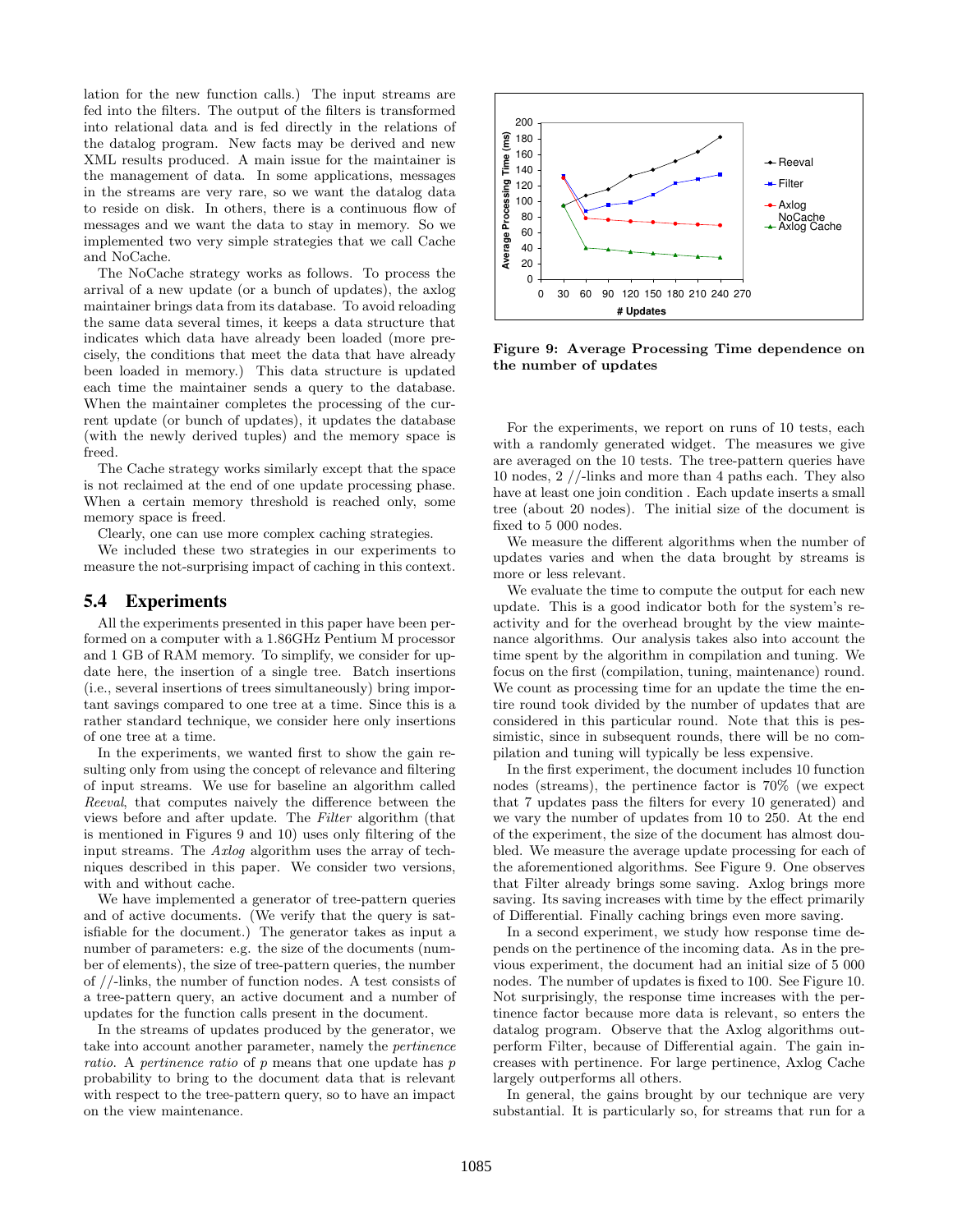

Figure 10: Average Response Time dependence on update pertinence factor

long time.

The improvements from our technique come at a price, that of some extra compilation and that of tuning. Let us call "initialization" the combination of compilation and the first tuning phase. In the experiments that we presented here, initialization took about 1.5 seconds. Amortized over the different updates, it is typically marginal after a relatively small number of updates. The time spent in it depends on the size of the document but also on the performance of the XQuery processor. For example, with  $eXist$ , initialization for a reasonably complex query (that previously used) and a 20 000 nodes document takes about 10 seconds.

The tests reported here have been conducted with documents of about 5 000 nodes and 10 function nodes. Similar patterns were observed in many tests.

For instance, we have also performed tests on smaller documents with good performance gains. If we consider the tests for documents with 100 nodes, the time for the complete reevaluation of the queries decreases 33%, but the planning time compensates because it decreases also about 60%. The gains will roughly be the same, especially after the updates bring significant data into the document.

We also verified that the technique scales to documents with a (reasonably) large number of function calls. We found that the response time does not depend much on the number of function calls. On the other hand, initialization does but in a reasonable way. For example, for a medium size document (5 000 nodes) with 180 function calls and queries as used in the previous tests, initialization took about 5 seconds.

## 6. CONCLUSION

Our work is based on previous works on incremental view maintenance [15, 18, 27, 28]. We use datalog and benefit from known techniques, Magic Set [16] (similarly, QSQ [41]), incremental datalog evaluation (see [7]), and constraint databases [29]. Connections between tree-pattern queries and monadic datalog have been studied in [25]. In [38], datalog is extended with XPath predicates; the evaluation is not incremental. Connections between tree-pattern queries over trees and XPath expressions have been investigated; see e.g., [33].

Incremental view maintenance for a graph semistructured

data is studied in [13]. Some recent works have addressed the issue of incremental maintenance of XPath views over trees [37, 39]. The maintenance of XQuery views is studied in [24] but without data streams and with data fully residing in memory.

Data stream processing has been intensively studied, in particular for the relational model, e.g. the Borealis [1], Aurora [2] and STREAM [34] systems. In the XML stream processing field, works on stream filtering like [19, 26] illustrate automata-based approaches for indexing path queries. Several XQuery processors for XML data streams have been proposed, e.g. [23, 31], as well as distributed systems that handle streams e.g. StreamGlobe [32, 40]. Some works, e.g. [22], are blending stream processing with optimization techniques for XML databases, however in a quite different setting.

Query evaluation for active documents is studied in [4]. The context is essentially different since the functions are non-stream and incremental maintenance not considered. Other works on active documents may be found at [14].

We have introduced a new concept, the axlog widget, which is a view over an active document. Its behavior is extremely simple: it has some input update streams and produces an output update stream (or more). We believe that this is an important notion both for specifying distributed computations and for supporting/optimizing them. In particular, we believe that axlog widgets will become important components of the AXML world. They already form the kernel of P2PMonitor, the distributed monitoring system for AXML.

The system is already running and has been demonstrated [12]. Many directions for improvements are opened. We mentioned the management of deletions and nonpositive queries. We also mentioned distributed optimization issues. When many "clients" subscribe to the same stream, broadcasting techniques may be considered. The notion of satisfiability seems the starting point of fascinating theoretical questions related to temporal logic. The notion of relevance seems to also open promising directions; we mentioned one, namely garbage collection in widgets.

## 7. REFERENCES

- [1] D. J. Abadi, Y. Ahmad, M. Balazinska, U. Çetintemel, M. Cherniack, J.-H. Hwang, W. Lindner, A. Maskey, A. Rasin, E. Ryvkina, N. Tatbul, Y. Xing, and S. B. Zdonik. The design of the Borealis stream processing engine. In CIDR, 2005.
- [2] D. J. Abadi, D. Carney, U. Çetintemel, M. Cherniack, C. Convey, S. Lee, M. Stonebraker, N. Tatbul, and S. B. Zdonik. Aurora: a new model and architecture for data stream management. VLDB J., 12(2), 2003.
- [3] Serge Abiteboul, Zoë Abrams, Stefan Haar, and Tova Milo. Diagnosis of asynchronous discrete event systems: datalog to the rescue! In *PODS*, 2005.
- [4] Serge Abiteboul, Omar Benjelloun, Bogdan Cautis, Ioana Manolescu, Tova Milo, and Nicoleta Preda. Lazy query evaluation for Active XML. In SIGMOD Conference, pages 227–238, 2004.
- [5] Serge Abiteboul, Omar Benjelloun, and Tova Milo. The Active XML project: an overview. VLDB J., accepted for publication, 2008.
- [6] Serge Abiteboul, Pierre Bourhis, and Bogdan Marinoiu. Satisfiability and Relevance for Queries over